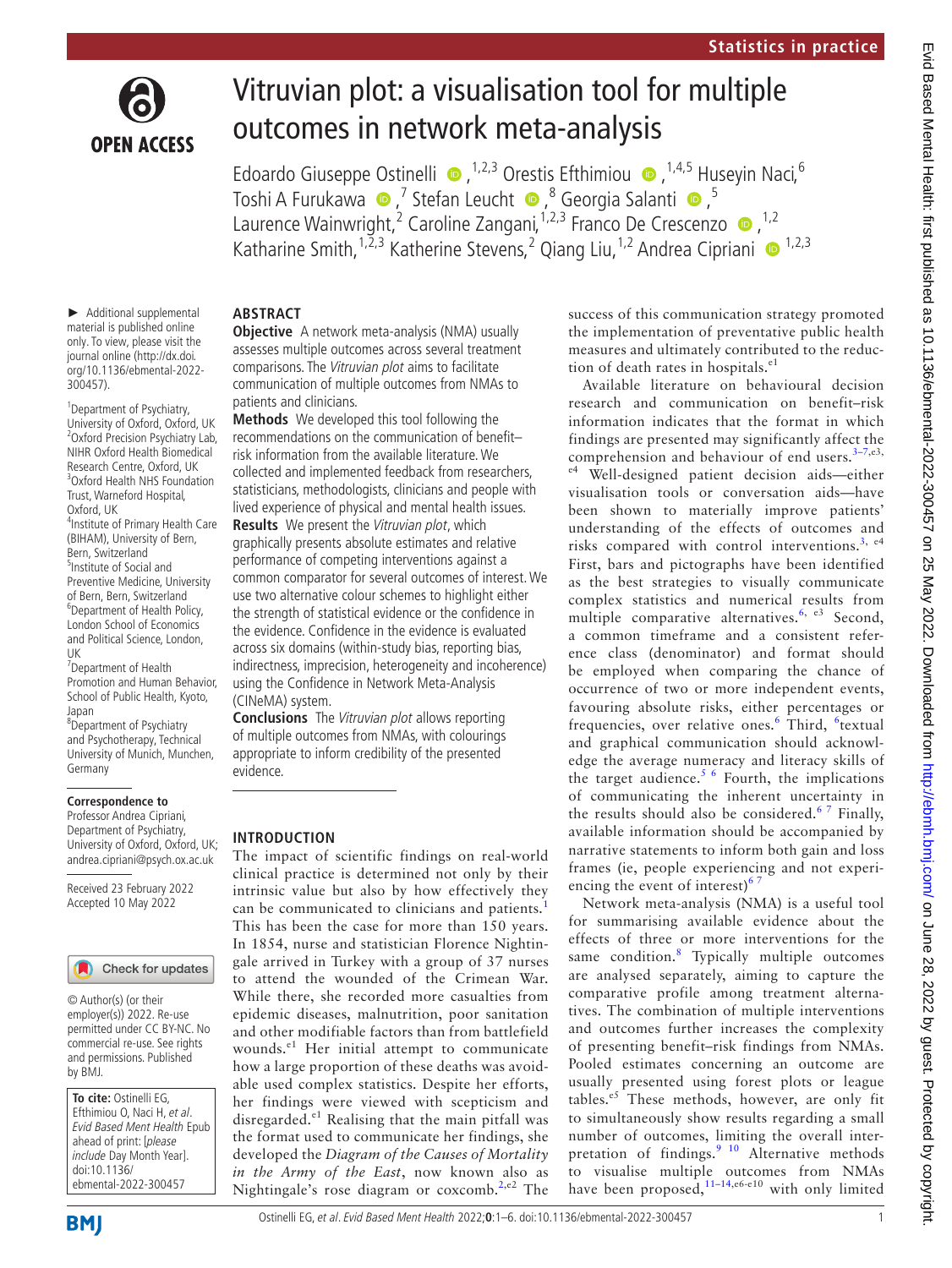## **Statistics in practice**

consistency with good practice guidelines for communicating benefit–risk information.<sup>[6 15–18](#page-4-3)</sup> For instance, some tools prioritised the textual information over the graphical communication, with the latter limited to the use of numbers in coloured tables.[12,](#page-4-8)e6-e8 A visual representation would allow patients and clinicians to quickly appraise and compare the available interventions across the considered outcome. On the other hand, other tools employed alternative visualisation display (ie, rank heat plot, bubble plot, spie chart, and scatter plot) to communicate risk information from advanced metrics.[11 13,](#page-4-7)e9, e10

The development of an effective and user-friendly communication tool would be a critical step forward in the implementation of an evidence-based approach in real-world shared decision-making processes. We aimed to create a tool to facilitate communication of findings from multiple outcomes in NMA to patients and clinicians. We developed this tool following recommendations from the available literature and collecting feedback from researchers, statisticians, methodologists, clinicians and people with lived experiences of physical and mental health issues. We named it a '*Vitruvian plot'* after Leonardo da Vinci's *Vitruvian Man,* which simultaneously represents multiple human proportions. This article illustrates two alternative visualisation strategies to communicate results from multiple NMAs and the evaluation of confidence in these findings. The data sets, the R code and related instructions to further customise the script are freely available on GitHub ([https://github.com/EGOstinelli/Vitruvi](https://github.com/EGOstinelli/Vitruvian-plot)[an-plot\)](https://github.com/EGOstinelli/Vitruvian-plot). In the [online supplemental material](https://dx.doi.org/10.1136/ebmental-2022-300457), we provide two competing visualisation methods using the same data sets.

#### **METHODS**

#### **How to build the plot**

We developed the *Vitruvian plot* in R as a radial bar plot, which is a bar plot shifted from a cartesian coordinate system (where coordinates are defined as distances from two fixed perpendicular axes) to a polar one (where coordinates are defined as the distance from a polar point and an angle from a polar axis). Each *Vitruvian plot* corresponds to a single intervention and shows the NMA results for multiple outcomes.

For binary outcomes, the impact of each intervention is shown on an absolute event rate scale, which is easier to understand for patients and clinicians.<sup>[6](#page-4-3)</sup> In our examples, we used the ORs from the outcome-specific NMAs and a fixed event rate for placebo (control event rate, CER) to estimate the event rate of each intervention<sup>19</sup>:

$$
EER = \frac{CER \times OR}{(1 - CER + CER \times OR)}.
$$

For continuous outcomes, we can follow a similar procedure if the NMA is performed on the natural scale, that is, using mean difference. In this case, we would simply use the mean difference for each intervention versus placebo estimated from the NMA, and a fixed mean outcome for placebo. If, however, the NMA is performed using the standardised mean difference (SMD), these can be converted in ORs as follow, for instance using the Hasselblad and Hedges' method: $20$ ,  $e^{11}$ 

$$
InOR = \frac{\pi}{\sqrt{3}} SMD
$$

When estimating CER from continuous data, the number of events in the population of patients allocated to the common comparator can be imputed using the baseline and endpoint continuous values and after setting a meaningful threshold (eg, 50% improvement from baseline).<sup>[21](#page-4-11)</sup> In all cases, the absolute estimate for the common comparator can either be



<span id="page-1-0"></span>**Figure 1** Anatomy of the Vitruvian plot. The key elements of the Vitruvian plot and related terminology are hereby illustrated.

derived from the data used in the NMA or supplied from an external source (ie, 'real-world' study).

In the following analyses, we used a mock data set to analyse five outcomes with corresponding NMAs for demonstration purposes. [Figure](#page-1-0) 1 shows a plot where the overall profile of each active intervention and placebo across five outcomes is depicted as wedges and expressed as absolute estimates: response, remission, all-cause drop-out (acceptability), nausea and headache. Absolute estimates of both the intervention of interest and the common comparator are reported as grey squares and light blue circles, respectively, to contextualise the absolute estimates. The *Vitruvian plots* can then be merged in a synoptic chart to simultaneously visualise and navigate among all the available interventions.

We applied the recommendations on the communication of benefit-risk information from the available literature.<sup>3-7,e3, e4</sup> Each radial bar represents the magnitude of effect for an outcome and also displayed as a percentage, using both textual and graphical communication strategies. Uncertainty over the relative performance against the common comparator is reported as the strength of statistical evidence ([figure](#page-2-0) 2) or as the confidence in the evidence [\(figure](#page-2-1) 3). Finally, each visualisation is accompanied by a supportive statement to facilitate the interpretation of the *Vitruvian plots*.

#### **How to colour the plot**

We have implemented two alternative and fully customisable colour schemes: the strength of statistical evidence, considering uncertainty as done by Seo and colleagues, $12$  and the confidence in the evidence, using the Confidence in Network Meta-Analysis (CINeMA) ratings. $^{22}$  $^{22}$  $^{22}$  The colour scheme can be easily personalised (eg, to a colour blind accessible scheme such as the Viridis or Okabe-Ito palettes or a custom one) by changing the hexadecimal colour values in the code [\(https://github.com/EGOstinelli/](https://github.com/EGOstinelli/Vitruvian-plot) [Vitruvian-plot](https://github.com/EGOstinelli/Vitruvian-plot)).

#### Strength of statistical evidence

This approach indicates the relative performance of the intervention and the common comparator, taking into account uncer- $\tau$ tainty.<sup>12</sup> Z-scores are calculated from estimated effect sizes and SEs from the NMAs, coherently with the direction of effect. In our example, these values are reported as colours: from green (the intervention is better than the comparator) to yellow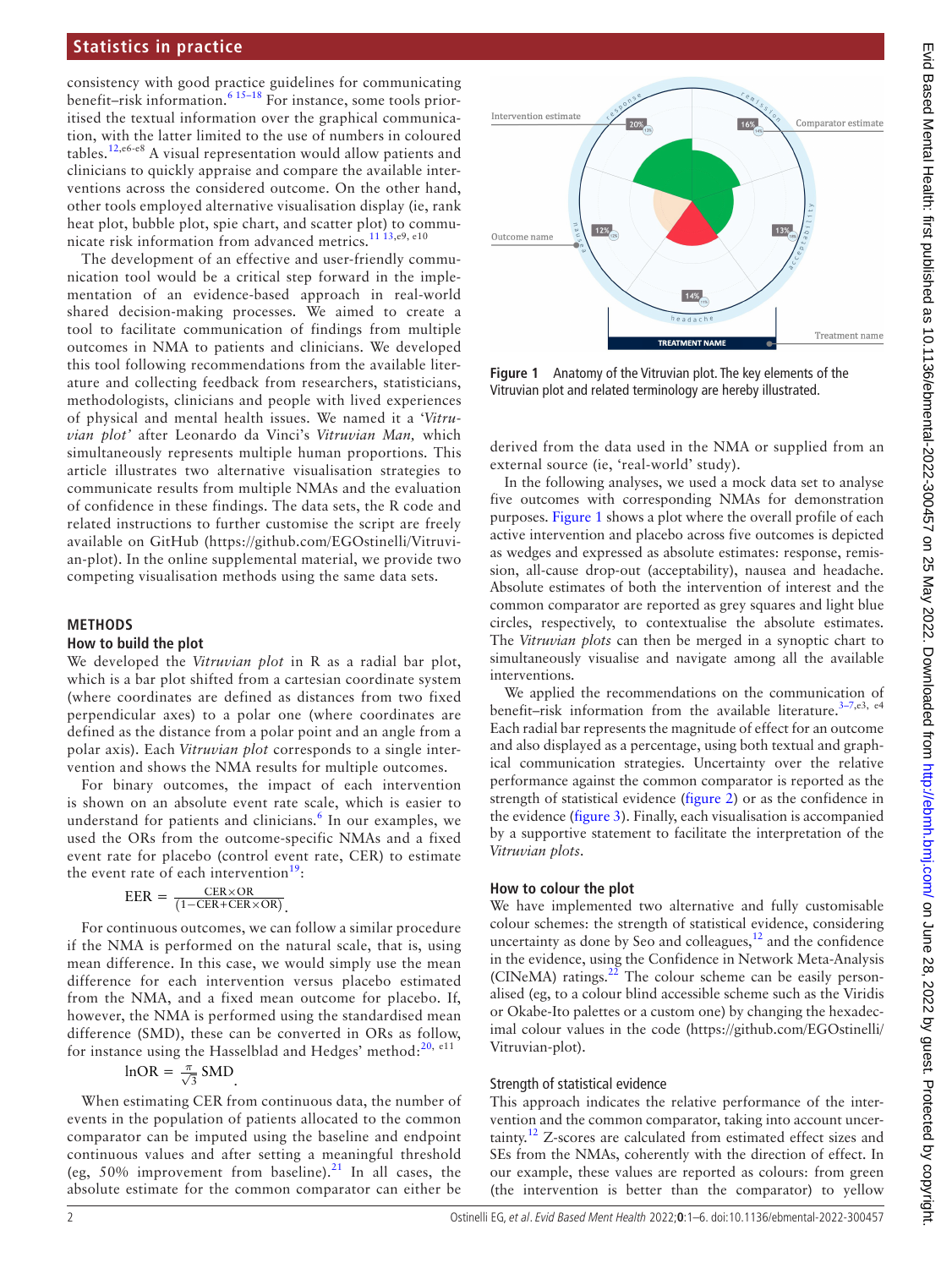# **Statistics in practice**





<span id="page-2-0"></span>**Figure 2** Synoptic chart showing strength of statistical evidence. The profiles of placebo and treatments 1 and 2 are compared across five domains: clinical response, clinical remission, acceptability (all-cause drop-out), nausea, and headache. A dark green colour indicates there is strong statistical evidence that the corresponding intervention performs better than placebo. A dark red colour indicates strong evidence that the intervention performs worse than placebo. Light green/red colours indicate weaker evidence of a beneficial/detrimental effect. Colours closer to yellow indicate an increasing lack of evidence on whether the intervention performs better or worse than placebo. The light blue colour identifies placebo as the common comparator. When presenting the Vitruvian plots to patients, we strongly suggest including both probabilities of events and non-events as well as the time frame. A suggested reporting statement for the 'remission' outcome and treatment 1 is: 'Of 100 people with your clinical diagnosis, 15 may remit (1 more than with placebo) and 85 may not remit with treatment 2 over 8 weeks'.

(unclear whether the intervention performs better or worse than the comparator) and red (the intervention is worse than the comparator). The common comparator is coloured in light blue. Given that p values are more widely used to communicate findings, these are calculated from Z-scores and reported in the legend of the plot.

# Confidence in the evidence

Approaches such as Grading of Recommendations, Assessment, Development and Evaluations (GRADE) and CINeMA rate how confident we are in the evidence supporting a certain finding. $<sup>2</sup>$ </sup> <sup>,e12</sup> Specifically, CINeMA evaluates the confidence in the results from NMAs across six domains: within-study bias, reporting bias, indirectness, imprecision, heterogeneity and incoherence. These domains are then considered jointly to express a summarising judgement (very low, low, moderate, high confidence), an approach widely used to communicate and summarise key findings.<sup>23</sup> In our example, darker hues of purple indicate an increasing level of confidence in the evidence. The common comparator is coloured in light blue.



<span id="page-2-1"></span>**Figure 3** Synoptic chart showing confidence in the evidence. The profiles of placebo and treatments 1 and 2 are compared across five domains: clinical response, clinical remission, acceptability (all-cause drop-out), nausea and headache. Darker hues of purple indicate increasing confidence in the evidence for the comparison of the corresponding treatment vs placebo (categorised in four levels, that is, very low, low, moderate, high quality). The light blue colour identifies placebo as the common comparator. When presenting the Vitruvian plots to patients, we strongly suggest including both probabilities of events and non-events as well as the time frame. A suggested reporting statement for the 'nausea' outcome and treatment 1 is: 'Of 100 people with your clinical diagnosis, 14 may experience nausea (2 more than with placebo) and 86 may not experience nausea with treatment 2 over 8 weeks'.

### **Involvement of members of the public and clinicians**

We actively involved people with lived experiences of physical or mental illnesses, and clinicians in the conceptualisation of the *Vitruvian plot* to ensure that the final output was optimised for these users. As the tool was rapidly evolving, we intentionally collected their feedback throughout the development process via ad hoc multiple individual interviews. We evaluated the intelligibility of the *Vitruvian plot* with guided (ie, explanation provided by a member of the team) and unguided (ie, use of written captions only) interpretation tasks using fictional clinical scenarios. For instance, we asked users to comment and compare the fictional interventions depicted in the *Vitruvian plots*. This allowed us to highlight a number of issues with the early versions of the tool, and to use their feedback to guide the overall development process. Finally, we used the collected inputs to develop the suggested supporting statements.

# **RESULTS**

#### **Visualisation of the strength of statistical evidence**

[Figure](#page-2-0) 2 shows clinical profiles of placebo and treatments 1 and 2 in terms of response, remission, all-cause drop-out (acceptability) and two adverse events, namely, nausea and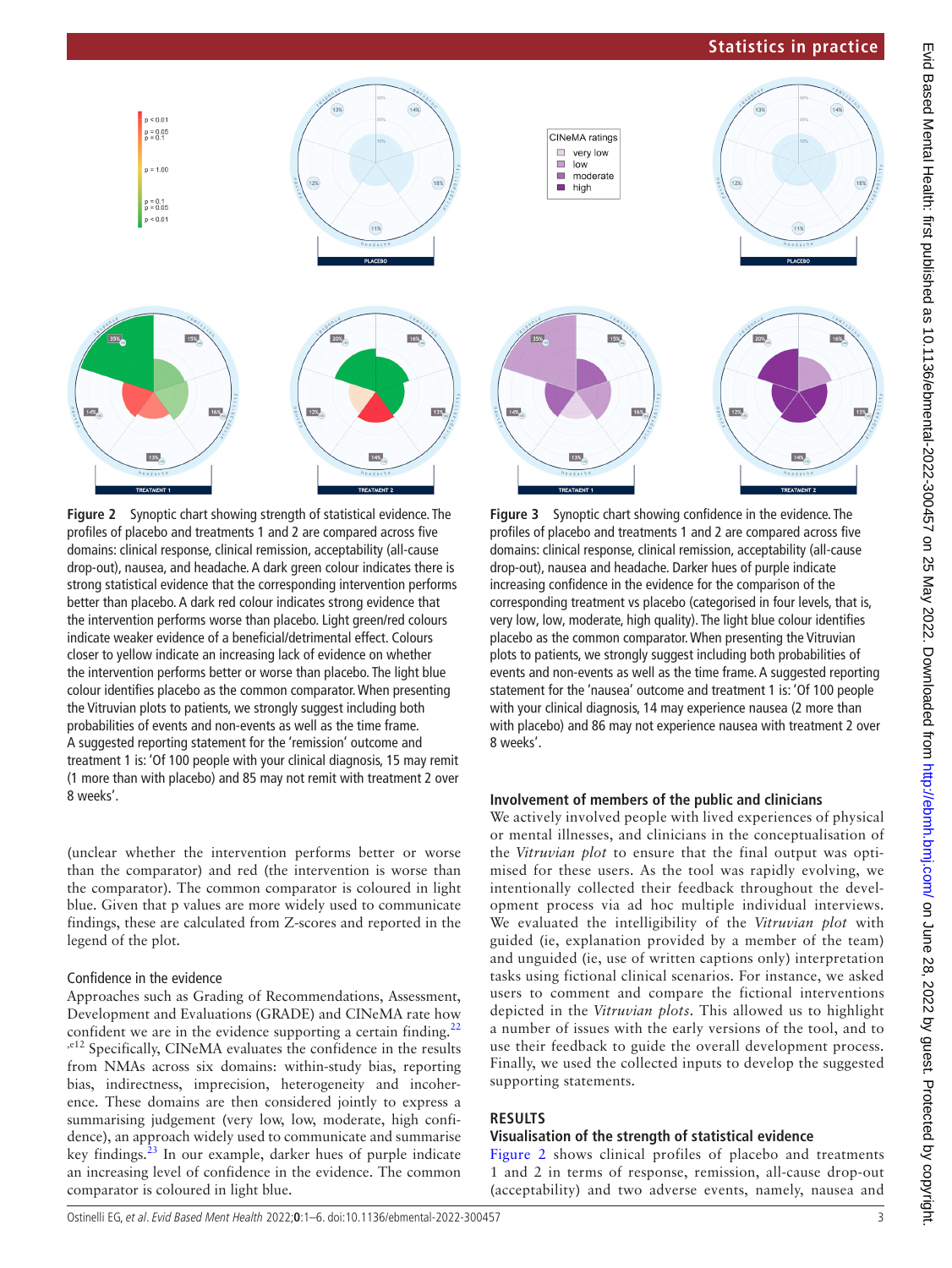headache. In this example, treatment 1 shows an overall higher probability of achieving response (35%, compared with 13% for placebo) and remission (15%, compared with 14% for placebo). The probability of dropping out due to any cause is lower compared with placebo (acceptability: 16% and 18%, respectively). Treatment 1 is associated with a higher probability of having headache and nausea (13% and 14%, respectively) compared with placebo (11% and 12%), with strong statistical evidence for response and nausea outcomes. Treatment 2 shows a promising overall pattern, but the probability to achieve response is only 20%. The statistical strength of the evidence is strong for all the outcomes except for nausea.

#### **Visualisation of the confidence in the evidence**

[Figure](#page-2-1) 3 shows an alternative visualisation strategy for the same interventions and outcomes. In this example, it is evident how the confidence in the evidence for the comparison between treatment 2 and placebo is overall high, with the only exception of remission (low, 16%). On the other hand, ratings of the five outcomes are more heterogeneous for treatment 1, with moderate confidence for remission and nausea (15% and 14%, respectively), low confidence for response and acceptability (35% and 15%, respectively) and very low confidence for headache (13%).

### **DISCUSSION**

In this article, we have illustrated a novel way of presenting information for NMAs in a transparent, accessible and useful manner that can inform and support the decision-making process between patients and clinicians. This is instrumental to take full advantage of the available evidence  $.67$  For instance, in our first example [\(figure](#page-2-0) 2), treatment 1 may be considered a strong candidate due to its response profile. Nonetheless, after considering the confidence in evidence ([figure](#page-2-1) 3), treatment 2 might be a good candidate due to its high confidence ratings.

One of the strengths of the *Vitruvian plot* is the active involvement of people with lived experience of physical or mental diseases, and clinicians. This approach, combined with the involvement of multidisciplinary experts and recommendations from available literature, allowed us to overcome some limitations of the existing modalities to present results from NMAs. For instance, although the *Vitruvian plot* shares visual similarities with the spie chart with equally weighted outcomes (see section 3 of [online supplemental file](https://dx.doi.org/10.1136/ebmental-2022-300457)), the latter did not include a measure of confidence in the evidence when presenting the magnitude of effect, something that Daly and colleagues expressed interested in as a possible future devel-opment.<sup>[11](#page-4-7)</sup> The spie chart implemented ranking metrics, such as the surface under the cumulative ranking curve (SUCRA) values, as metrics of choice, $11$  similarly to the radar graph developed by Seide and colleagues to visually compare multiple drugs over an outcome.<sup>[14](#page-4-14)</sup> The feedback we received from patients and clinicians was instrumental to develop the *Vitruvian plot*. For instance, we implemented the level of confidence in the evidence and favoured absolute estimates over relative ones or ranking metrics. The use of absolute metrics is in line with currently available recommendations for the comparison of the chance of occurrence of two or more independent events.<sup>6</sup>

Absolute estimates have been used in the Kilim plot, together with the colour scheme we adopted in our first

example (ie, strength of statistical evidence).<sup>12</sup> Our approach differs from the Kilim plot in how we presented the metric of choice, combining textual information with corresponding visual elements. The interpretation of the magnitude of effect is conveyed by both textual and graphical formats, an optimal communication strategy when targeting populations with varying levels of numeracy and literacy skills.<sup>4-6</sup> Although visual aids are not free from bias, such as an increase or reduction of risk-avoidant behaviour, well-developed visual formats have been proven effective to communicate health risks. For instance, Garcia-Retamero & Cokley found that adding visuals to written messages was more effective than written health information alone in improving accuracy in judgements and promoting changes in health behaviour related to sexually transmitted diseases in a high-risk population. $24$ 

Communication and understanding of uncertainty are 'arguably essential for informed decision- making'.<sup>[6](#page-4-3)</sup> This is in line with the increasing support to avoid dichotomising findings according to the statistical significance (ie, statistically significant or not), especially for NMAs.<sup>[25 26](#page-5-1)</sup> Nonetheless, how to effectively implement this in the shared decisionmaking framework is a challenge yet to be solved. Only a small number of studies have evaluated the potential impact of communicating uncertainty in healthcare, suggesting that it might be associated with pessimistic risk perceptions and avoidance of reaching a decision (ie, 'ambiguity aver-sion').<sup>[6 27 28](#page-4-3),e13-e17</sup> Communication of uncertainty may exert an effect on how people understand it, feel about it, and ultimately trust the information.<sup>29</sup> A careful assessment of the impact on these domains is essential not only to prevent detrimental effects but also to reinforce and enhance behavioural changes and confidence with the tool. For instance, reporting uncertainty may be perceived as an example of transparent communication in research, thus increasing trustworthiness.<sup>[30](#page-5-3)</sup> Findings from a recent study on the impact of communicating uncertainty suggest that people adequately recognised and perceived uncertainty, with only a limited impact on the perceived reliability of numbers.<sup>[30](#page-5-3)</sup>

The current version of the *Vitruvian plot* has some limitations. First, outcomes are not differentiated in terms of weight. Daly and colleagues explored non-equal weighting of outcomes.[11](#page-4-7) In their example, they used the regression coefficients from a multivariate regression model to tailor areas and ranks for each treatment to sex assigned at birth and age group. While this approach could be implemented in the current version of the *Vitruvian plot*, we aim at developing an interactive version in which outcomes can be optionally weighted according to the individual preferences of users. Second, the current version of the *Vitruvian plot* works best with a limited number of concurrent independent outcomes. Implementation of highly correlated outcomes is discouraged, as these will impact the overall profile of the intervention. Moreover, the number of outcomes presented should be carefully considered and balanced to present a comprehensive and informative synthesis of the available evidence in supporting practical decision-making. Third, continuous outcomes require conversion into dichotomous effect sizes when SMDs are used in the analysis. Finally, it is yet unclear whether this and competing methods of visualisation for multiple outcomes NMA provide a real practice benefit. The performance of these visualisation strategies in improving comprehension and better engaging users in decision-making should be carefully assessed.

As the interplay between patients, clinicians and evidence continues to rapidly evolve, the development of accessible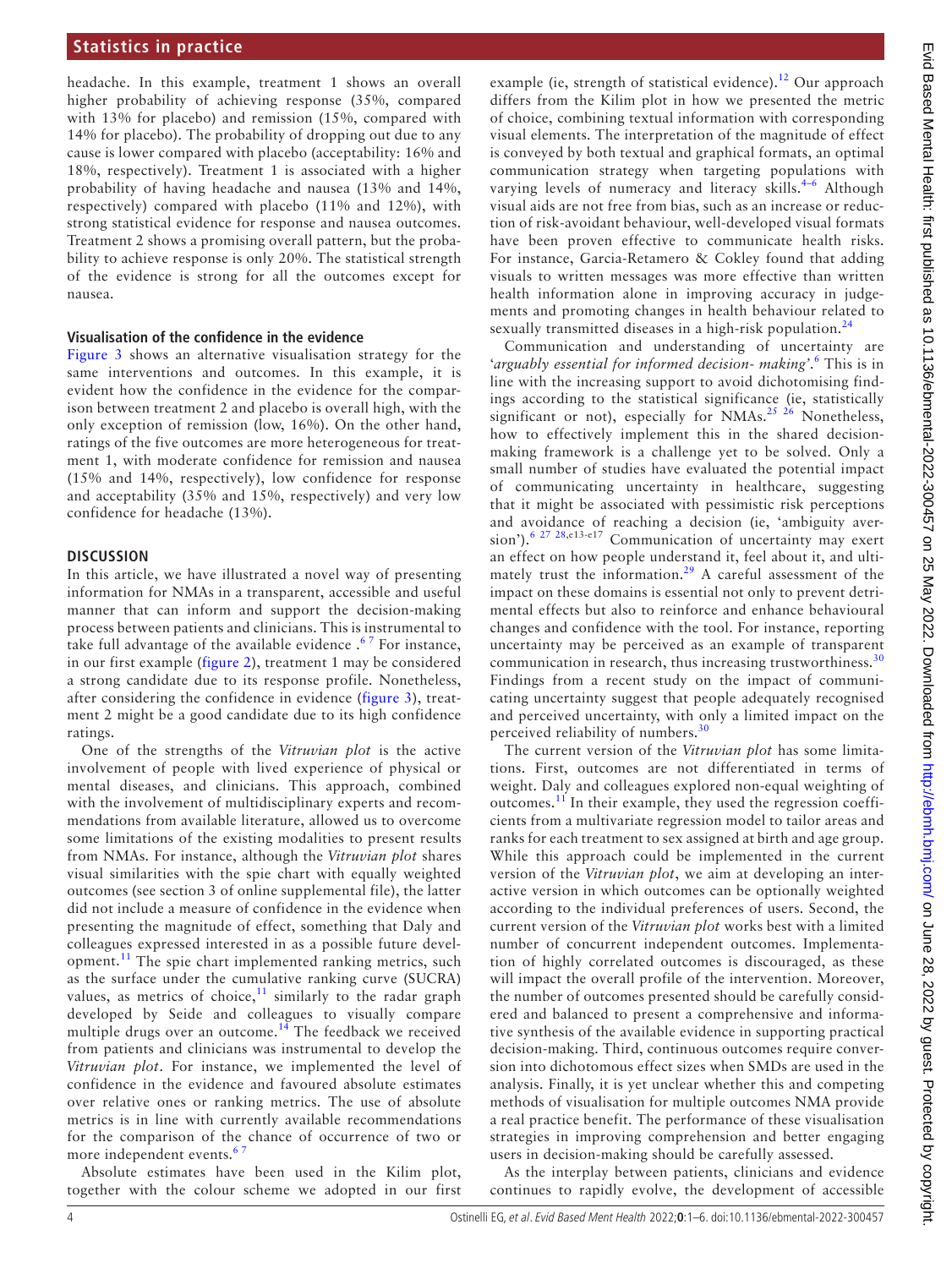formats to communicate critical information is of increasing importance. We hope that the implementation of the *Vitruvian plots* in real-world practice will support patients and clinicians in evidence-based shared decision-making. Future steps would be to develop an interactive version of the *Vitruvian plot* and to properly assess this new communication strategy to explore the relative performance and preferences of different components of the *Vitruvian plots*, such as format (ie, static vs interactive) and specific approaches (eg, statistical strength vs confidence in the evidence), across different fields of medicine and healthcare.

References e1–e17 are provided in [online supplemental file](https://dx.doi.org/10.1136/ebmental-2022-300457).

**Twitter** Edoardo Giuseppe Ostinelli [@EGOstinelli,](https://twitter.com/EGOstinelli) Toshi A Furukawa [@Toshi\\_FRKW](https://twitter.com/Toshi_FRKW)  and Andrea Cipriani [@And\\_Cipriani](https://twitter.com/And_Cipriani)

**Acknowledgements** We would like to acknowledge Mary Jane Attenburrow, Philip Cowen, Guy Goodwin, Orla MacDonald and Anneka Tomlinson for their interim feedback on the Vitruvian plot.

**Contributors** EGO: conceptualisation, methodology, software, formal analysis, visualisation, writing—original draft, writing—review and editing. OE: methodology, formal analysis, writing—review and editing. HN, TAF, SL, GS: methodology, writing—review and editing. LW: writing—review and editing. CZ: investigation, visualisation, writing—review and editing. FDC: investigation, conceptualisation, writing—review and editing. KS, KSt, QL: investigation, writing—review and editing. AC: conceptualisation, methodology, supervision, writing—review and editing.

**Funding** This research was funded by the National Institute for Health Research (NIHR) Research Professorship to Professor AC (grant RP-2017–08-ST2-006). EGO and AC are supported by the National Institute for Health Research (NIHR) Research Professorship (grant RP-2017–08-ST2-006), by the Oxford Health Biomedical Research Centre (BRC-1215-20005), and by the National Institute for Health Research (NIHR) Applied Research Collaboration (ARC) Oxford and Thames Valley (grant NIHR200172). EGO, CZ, KS, and AC are supported by the National Institute for Health Research (NIHR) Oxford Cognitive Health Clinical Research Facility (award CRF-2016–10014). OE was supported by project grant number 180 083 from the Swiss National Science Foundation (SNSF). GS was supported by the Swiss National Science Foundation (grant/award number 179158).

**Disclaimer** The views expressed are those of the authors and not necessarily those of the United Kingdom National Health Service, the NIHR or the United Kingdom Department of Health.

**Competing interests** EGO reports personal fees from Angelini Pharma, outside the submitted work; and is a member of the International Early Career Researchers Advisory Board for the Evidence-Based Mental Health journal. HN reports grant support from The Health Foundation; research funding from the UK National Institute for Health Research; financial support from the Pharmaceutical Group of the European Union; paid advisory role at the BMJ—all outside of the submitted work. TAF is Deputy Editor for the Evidence-Based Mental Health journal. SL is Associate Editor for the Evidence-Based Mental Health journal. GS is Section Editor for the Evidence-Based Mental Health journal. FDC is a DPhil candidate at the University of Oxford, but he is also an employee of Boehringer Ingelheim International GmbH (from February 2022). AC reports personal fees from Italian Network for Paediatric Trials and CARIPLO Foundation; grants and personal fees from Angelini Pharma outside the submitted work; and is Editor for the Evidence-Based Mental Health journal.

# **Patient consent for publication** Not applicable.

**Ethics approval** Not applicable.

**Provenance and peer review** Not commissioned; externally peer reviewed.

**Supplemental material** This content has been supplied by the author(s). It has not been vetted by BMJ Publishing Group Limited (BMJ) and may not have been peer-reviewed. Any opinions or recommendations discussed are solely those of the author(s) and are not endorsed by BMJ. BMJ disclaims all liability and responsibility arising from any reliance placed on the content. Where the content includes any translated material, BMJ does not warrant the accuracy and reliability of the translations (including but not limited to local regulations, clinical guidelines, terminology, drug names and drug dosages), and is not responsible for any error and/or omissions arising from translation and adaptation or otherwise.

**Open access** This is an open access article distributed in accordance with the Creative Commons Attribution Non Commercial (CC BY-NC 4.0) license, which permits others to distribute, remix, adapt, build upon this work non-commercially, and license their derivative works on different terms, provided the original work is properly cited, appropriate credit is given, any changes made indicated, and the use is non-commercial. See: [http://creativecommons.org/licenses/by-nc/4.0/.](http://creativecommons.org/licenses/by-nc/4.0/)

#### **ORCID iDs**

Edoardo Giuseppe Ostinelli<http://orcid.org/0000-0002-8717-0832> Orestis Efthimiou<http://orcid.org/0000-0002-0955-7572> Toshi A Furukawa <http://orcid.org/0000-0003-2159-3776> Stefan Leucht<http://orcid.org/0000-0002-4934-4352> Georgia Salanti<http://orcid.org/0000-0002-3830-8508> Franco De Crescenzo <http://orcid.org/0000-0002-2478-7763> Andrea Cipriani <http://orcid.org/0000-0001-5179-8321>

# **REFERENCES**

- <span id="page-4-0"></span>1 Chevance A, Ravaud P, Tomlinson A, et al. Identifying outcomes for depression that matter to patients, informal caregivers, and health-care professionals: qualitative content analysis of a large international online survey. [Lancet Psychiatry](http://dx.doi.org/10.1016/S2215-0366(20)30191-7) 2020;7:692–702.
- <span id="page-4-1"></span>2 Nightingale F. Notes on matters affecting the health, efficiency, and hospital administration of the British army. founded chiefly on the experience of the late war. presented by Request to the Secretary of state for war. London, United Kingdom: Harrison and Sons, 1858.
- <span id="page-4-2"></span>3 Stacey D, Légaré F, Lewis KB. Patient decision AIDS to engage adults in treatment or screening decisions. [JAMA](http://dx.doi.org/10.1001/jama.2017.10289) 2017;318:657-8.
- <span id="page-4-15"></span>4 Feldman-Stewart D, Kocovski N, McConnell BA, et al. Perception of quantitative information for treatment decisions. [Med Decis Making](http://dx.doi.org/10.1177/0272989X0002000208) 2000;20:228-38.
- <span id="page-4-4"></span>5 McCaffery KJ, Dixon A, Hayen A, et al. The influence of graphic display format on the interpretations of quantitative risk information among adults with lower education and literacy: a randomized experimental study. [Med Decis Making](http://dx.doi.org/10.1177/0272989X11424926) 2012;32:532-44.
- <span id="page-4-3"></span>6 Trevena LJ, Zikmund-Fisher BJ, Edwards A, et al. Presenting quantitative information about decision outcomes: a risk communication primer for patient decision aid developers. **[BMC Med Inform Decis Mak](http://dx.doi.org/10.1186/1472-6947-13-S2-S7) 2013**;13 Suppl 2:S7.
- 7 Armstrong KA, Metlay JP. Annals Clinical Decision Making: Communicating Risk and Engaging Patients in Shared Decision Making. [Ann Intern Med](http://dx.doi.org/10.7326/M19-3495) 2020;172:688–92.
- <span id="page-4-5"></span>8 Leucht S, Chaimani A, Cipriani AS, et al. Network meta-analyses should be the highest level of evidence in treatment guidelines. [Eur Arch Psychiatry Clin Neurosci](http://dx.doi.org/10.1007/s00406-016-0715-4) 2016;266:477–80.
- <span id="page-4-6"></span>9 Chaimani A, Salanti G, Leucht S, et al. Common pitfalls and mistakes in the set-up, analysis and interpretation of results in network meta-analysis: what clinicians should look for in a published article. [Evid Based Ment Health](http://dx.doi.org/10.1136/eb-2017-102753) 2017;20:88-94.
- 10 Kossmeier M, Tran US, Voracek M. Charting the landscape of graphical displays for meta-analysis and systematic reviews: a comprehensive review, taxonomy, and feature analysis. [BMC Med Res Methodol](http://dx.doi.org/10.1186/s12874-020-0911-9) 2020;20:26.
- <span id="page-4-7"></span>11 Daly CH, Mbuagbaw L, Thabane L, et al. Spie charts for quantifying treatment effectiveness and safety in multiple outcome network meta-analysis: a proof-ofconcept study. [BMC Med Res Methodol](http://dx.doi.org/10.1186/s12874-020-01128-2) 2020;20:266.
- <span id="page-4-8"></span>12 Seo M, Furukawa TA, Veroniki AA, et al. The Kilim plot: a tool for visualizing network meta-analysis results for multiple outcomes. [Res Synth Methods](http://dx.doi.org/10.1002/jrsm.1428) 2021;12:86-95.
- 13 Veroniki AA, Straus SE, Fyraridis A, et al. The rank-heat plot is a novel way to present the results from a network meta-analysis including multiple outcomes. J Clin [Epidemiol](http://dx.doi.org/10.1016/j.jclinepi.2016.02.016) 2016;76:193–9.
- <span id="page-4-14"></span>14 Seide SE, Jensen K, Kieser M. Utilizing radar graphs in the visualization of simulation and estimation results in network meta-analysis. [Res Synth Methods](http://dx.doi.org/10.1002/jrsm.1412) 2021;12:96–105.
- 15 Hughes D, Waddingham E, Mt-Isa S, et al. Recommendations for Benefit-risk assessment methodologies and visual representations. [Pharmacoepidemiol Drug Saf](http://dx.doi.org/10.1002/pds.3958) 2016;25:251–62.
- 16 Trevena LJ, Bonner C, Okan Y, et al. Current challenges when using numbers in patient decision AIDS: advanced concepts. [Med Decis Making](http://dx.doi.org/10.1177/0272989X21996342) 2021;41:834–47.
- 17 Hallgreen CE, Mt-Isa S, Lieftucht A, et al. Literature review of visual representation of the results of benefit-risk assessments of medicinal products. Pharmacoepidemiol [Drug Saf](http://dx.doi.org/10.1002/pds.3880) 2016;25:238–50.
- 18 Spiegelhalter D. Risk and uncertainty communication. [Annu Rev Stat Appl](http://dx.doi.org/10.1146/annurev-statistics-010814-020148) 2017;4:31–60.
- <span id="page-4-9"></span>19 Leucht S, Siafis S, Engel RR, et al. How efficacious are antipsychotic drugs for schizophrenia? an interpretation based on 13 effect size indices. [Schizophr Bull](http://dx.doi.org/10.1093/schbul/sbab094) 2022;48:27–36.
- <span id="page-4-10"></span>20 Chinn S. A simple method for converting an odds ratio to effect size for use in metaanalysis. [Stat Med](http://dx.doi.org/10.1002/1097-0258(20001130)19:22<3127::AID-SIM784>3.0.CO;2-M) 2000;19:3127–31.
- <span id="page-4-11"></span>21 Furukawa TA, Cipriani A, Barbui C, et al. Imputing response rates from means and standard deviations in meta-analyses. [Int Clin Psychopharmacol](http://dx.doi.org/10.1097/00004850-200501000-00010) 2005;20:49-52.
- <span id="page-4-12"></span>22 Nikolakopoulou A, Higgins JPT, Papakonstantinou T, et al. Cinema: an approach for assessing confidence in the results of a network meta-analysis. [PLoS Med](http://dx.doi.org/10.1371/journal.pmed.1003082) 2020;17:e1003082–19.
- <span id="page-4-13"></span>23 Schünemann HJ, Higgins JPT, Vist GE. Completing 'Summary of findings' tables and grading the certainty of the evidence. In: Higgins JPT, Thomas J, Chandler J, eds. Cochrane Handbook for systematic reviews of interventions version 6.2. Cochrane, 2021.